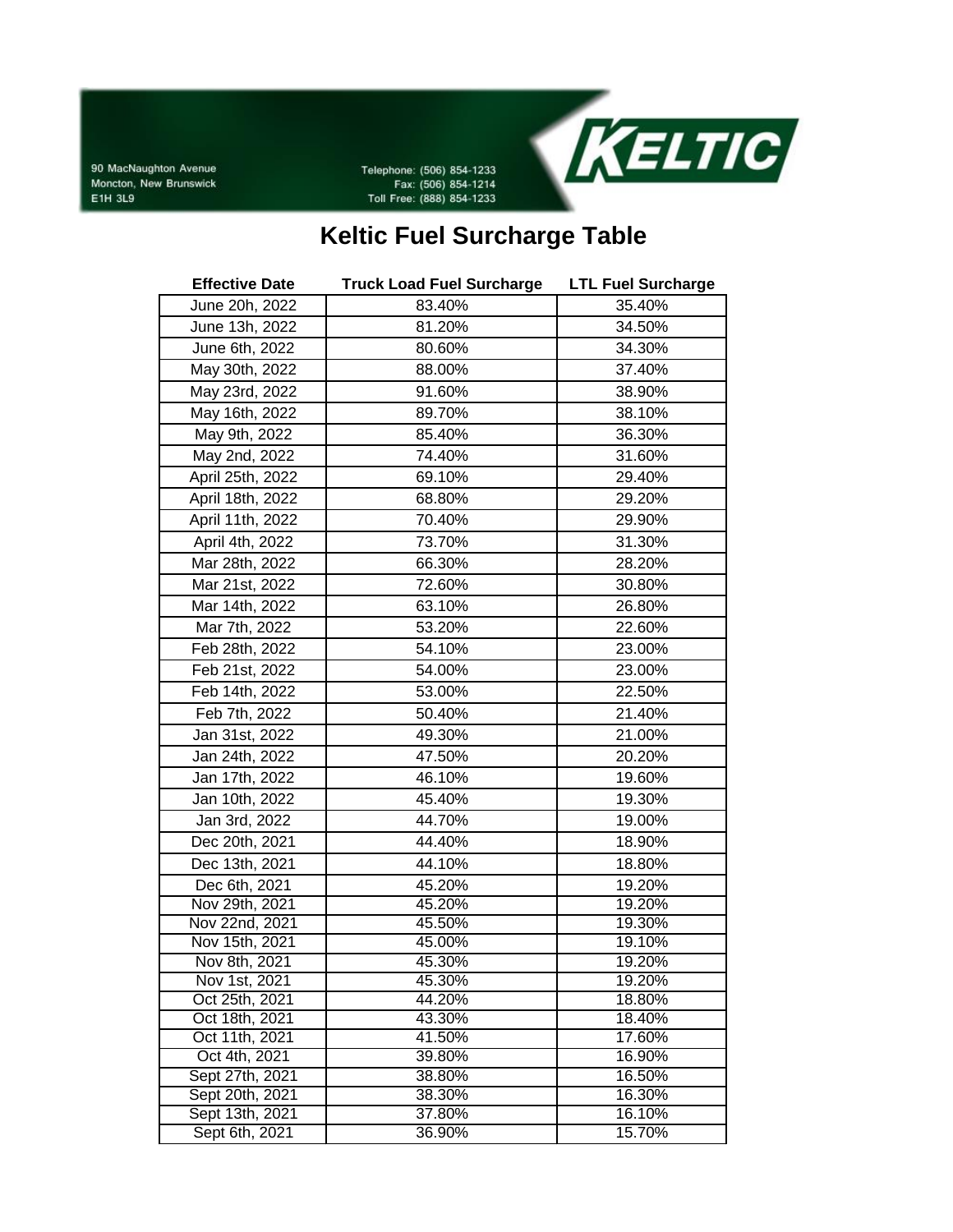| Aug 30th, 2021                      | 36.80%           | 15.60%           |
|-------------------------------------|------------------|------------------|
| Aug 16th, 2021                      | 37.60%           | 16.00%           |
| Aug 9th, 2021                       | 37.50%           | 16.00%           |
| Aug 2nd, 2021                       | 36.90%           | 15.70%           |
| July 26th, 2021                     | 37.20%           | 15.80%           |
| July 19th, 2021                     | 36.60%           | 15.60%           |
| July 12th, 2021                     | 36.20%           | 15.40%           |
| July 5th, 2021                      | 36.10%           | 15.40%           |
| June 28th, 2021<br>June 21st, 2021  | 35.70%<br>35.80% | 15.20%<br>15.20% |
| June 14th, 2021                     | 35.20%           | 15.00%           |
| June 7th, 2021                      | 34.50%           | 14.70%           |
| May 31st, 2021                      | 34.80%           | 14.80%           |
| May 24th, 2021                      | 34.60%           | 14.70%           |
| May 17th, 2021                      | 34.10%           | 14.50%           |
| May 10th, 2021                      | 33.80%           | 14.40%           |
| May 3rd, 2021                       | 33.70%           | 14.30%           |
| April 26th, 2021                    | 33.50%           | 14.20%           |
|                                     | 33.20%           | 14.10%           |
| April 19th, 2021                    | 33.30%           |                  |
| April 12th, 2021<br>April 5th, 2021 |                  | 14.20%           |
| Mar 29th, 2021                      | 32.90%           | 14.00%           |
|                                     | 33.40%           | 14.20%           |
| Mar 22nd, 2021                      | 33.40%           | 14.20%           |
| Mar 15th, 2021                      | 33.00%           | 14.00%           |
| Mar 8th, 2021                       | 32.90%           | 14.00%           |
| Mar 1st, 2021                       | 32.00%           | 13.60%           |
| Feb 22nd, 2021                      | 31.00%           | 13.20%           |
| Feb 15th, 2021                      | 30.30%           | 12.90%           |
| Feb 8th, 2021                       | 29.80%           | 12.70%           |
| Feb 1st, 2021                       | 29.80%           | 12.70%           |
| Jan 25th, 2021                      | 29.20%           | 12.40%           |
| Jan 18th, 2021                      | 28.20%           | 12.00%           |
| Jan 11th, 2021                      | 28.30%           | 12.00%           |
| Jan 4th, 2021                       | 28.00%           | 11.90%           |
|                                     | 27.40%           | 11.60%           |
| Dec 28th, 2020                      |                  |                  |
| Dec 21st, 2020                      | 26.60%           | 11.30%           |
| Dec 14th, 2020                      | 26.30%           | 11.20%           |
| Dec 7th, 2020                       | 26.30%           | 11.20%           |
| Nov 30th, 2020                      | 24.90%           | 10.60%           |
| Nov 23rd, 2020                      | 24.60%           | 10.40%           |
| Nov 16th, 2020                      | 23.80%           | 10.10%           |
| Nov 9th, 2020                       | 23.30%           | 9.90%            |
| Nov 2nd, 2020                       | 23.70%           | 10.10%           |
| Oct 26th, 2020                      | 23.60%           | 10.00%           |
|                                     |                  |                  |
| Oct 19th, 2020                      | 23.40%           | 10.00%           |
| Oct 12th, 2020                      | 23.30%           | 9.90%            |
| Oct 5th, 2020                       | 23.20%           | 9.90%            |
| Sept 28th, 2020                     | 23.40%           | 10.00%           |
| Sept 21st, 2020                     | 23.70%           | 10.10%           |
| Sept 14th, 2020                     | 24.40%           | 10.40%           |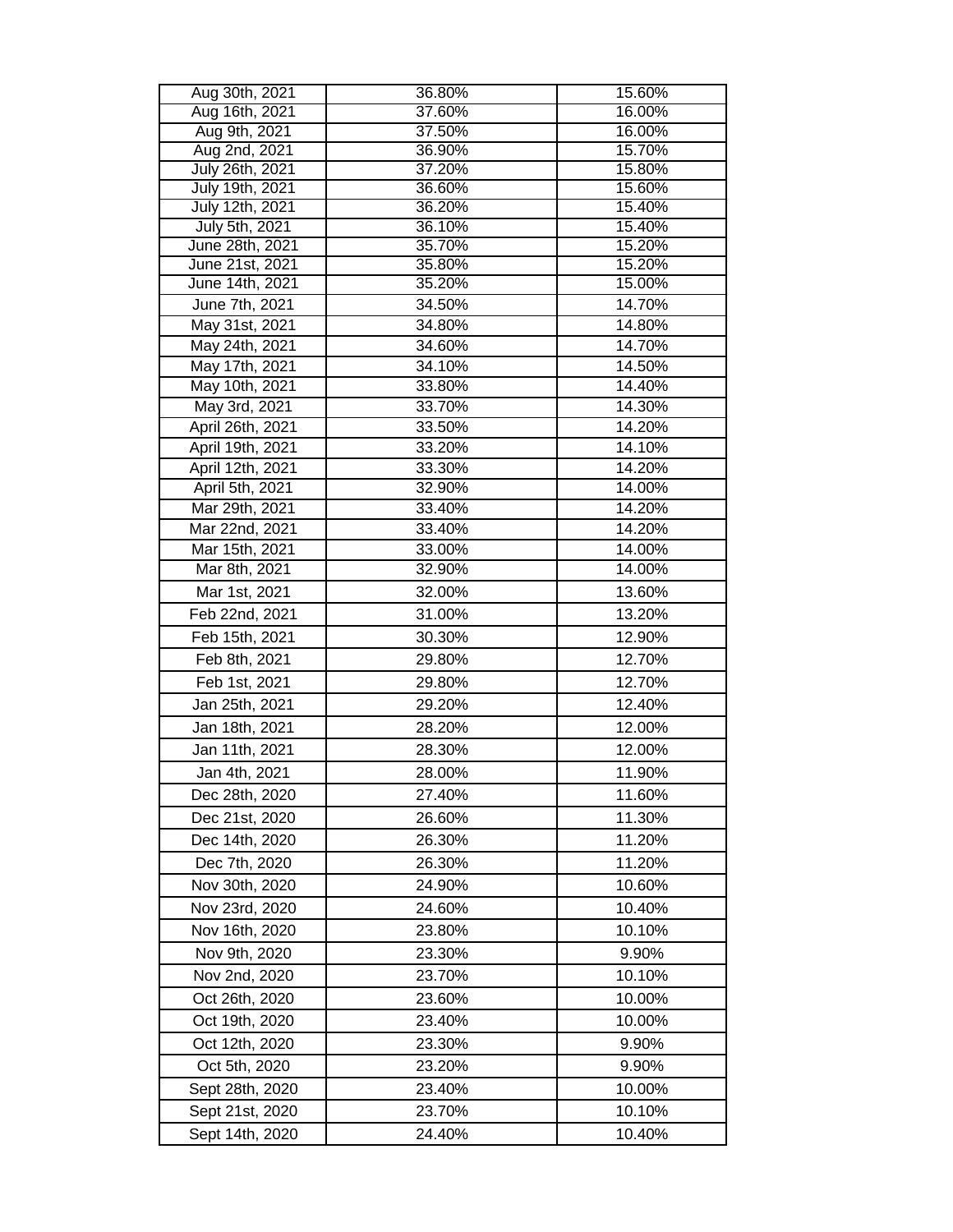| Sept 7th, 2020   | 24.80% | 10.50% |
|------------------|--------|--------|
| Aug 31st, 2020   | 24.80% | 10.60% |
| Aug 17th, 2020   | 25.20% | 10.70% |
| Aug 10th, 2020   | 25.20% | 10.70% |
| Aug 3rd, 2020    | 25.30% | 10.70% |
| July 27th, 2020  | 24.70% | 10.50% |
| July 20th, 2020  | 24.50% | 10.40% |
| July 13th, 2020  | 24.10% | 10.20% |
| July 6th, 2020   | 23.80% | 10.10% |
| June 29th, 2020  | 23.30% | 9.90%  |
| June 22nd, 2020  | 21.90% | 9.30%  |
| June 15th, 2020  | 21.10% | 9.00%  |
| June 8th, 2020   | 20.50% | 8.70%  |
| June 1st, 2020   | 20.50% | 8.70%  |
| May 25th, 2020   | 20.30% | 8.60%  |
| May 18th, 2020   | 20.20% | 8.60%  |
| May 11th, 2020   | 20.20% | 8.60%  |
| May 4th, 2020    | 22.50% | 9.60%  |
| April 27th, 2020 | 24.50% | 10.40% |
| April 20th, 2020 | 25.50% | 10.80% |
| April 13th, 2020 | 25.20% | 10.70% |
| April 6th, 2020  | 25.20% | 10.70% |
| Mar 30th, 2020   | 26.00% | 11.10% |
| Mar 23rd, 2020   | 29.60% | 12.60% |
| Mar 16th, 2020   | 32.40% | 13.80% |
| Mar 9th, 2020    | 33.10% | 14.10% |
| Mar 2nd, 2020    | 33.90% | 14.40% |
| Feb 24th, 2020   | 34.20% | 14.50% |
| Feb 17th, 2020   | 34.60% | 14.70% |
| Feb 10th, 2020   | 35.50% | 15.10% |
| Feb 3rd, 2020    | 37.20% | 15.80% |
| Jan 27th, 2020   | 37.60% | 16.00% |
| Jan 20th, 2020   | 38.40% | 16.30% |
| Jan 13th, 2020   | 38.60% | 16.40% |
| Jan 6th, 2020    | 38.50% | 16.40% |
| Dec 30th, 2019   | 38.50% | 16.40% |
| Dec 23rd, 2019   | 38.20% | 16.20% |
| Dec 16th, 2019   | 37.50% | 16.00% |
| Dec 9th, 2019    | 37.60% | 16.00% |
| Dec 2nd, 2019    | 37.40% | 15.90% |
| Nov 25th, 2019   | 37.40% | 15.90% |
| Nov 18th, 2019   | 36.90% | 15.70% |
| Nov 11th, 2019   | 35.90% | 15.30% |
| Nov 4th, 2019    | 35.90% | 15.30% |
| Oct 28th, 2019   | 35.70% | 15.20% |
| Oct 21st, 2019   | 35.40% | 15.00% |
| Oct 14th, 2019   | 35.10% | 14.90% |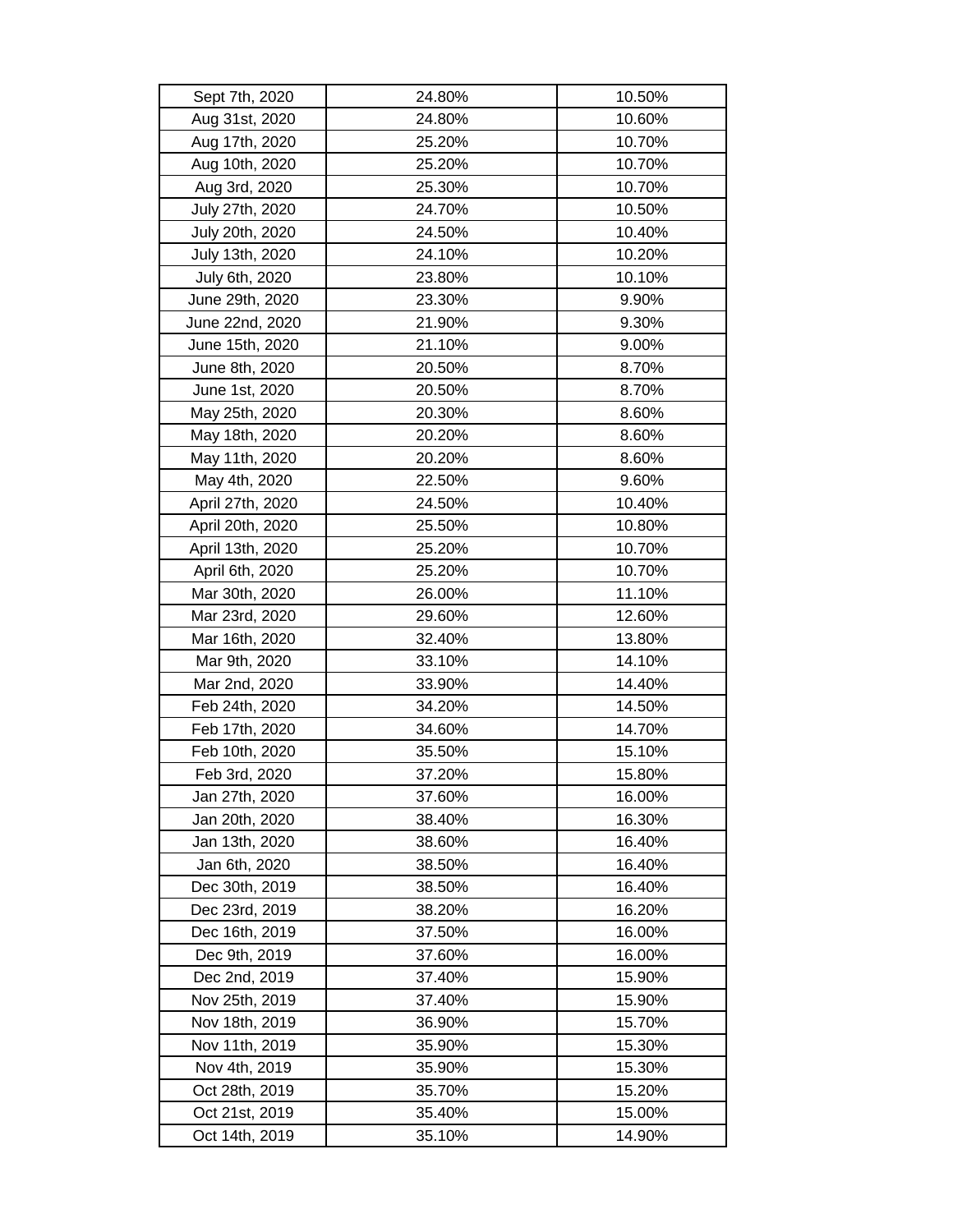| Oct 7th, 2019        | 35.40% | 15.00% |
|----------------------|--------|--------|
| Sept 30th, 2019      | 35.00% | 14.90% |
| Sept 23rd, 2019      | 33.90% | 14.40% |
| Sept 16th, 2019      | 33.70% | 14.30% |
| Sept 9th, 2019       | 33.60% | 14.30% |
| Sept 2nd, 2019       | 33.90% | 14.40% |
| Aug 26th, 2019       | 33.70% | 14.30% |
| Aug 19th, 2019       | 33.60% | 14.30% |
| Aug 12th, 2019       | 34.20% | 14.60% |
| Aug 05th, 2019       | 34.00% | 14.40% |
| July 29th, 2019      | 34.10% | 14.50% |
| July 22nd, 2019      | 33.90% | 14.40% |
| July 15th, 2019      | 34.10% | 14.50% |
| July 8th, 2019       | 33.90% | 14.40% |
| July 1st, 2019       | 33.30% | 14.20% |
| June 24th, 2019      | 33.70% | 14.30% |
| June 17th, 2019      | 35.40% | 15.00% |
| June 10th, 2019      | 36.00% | 15.30% |
| June 3rd, 2019       | 36.90% | 15.70% |
| May 27th, 2019       | 36.60% | 15.60% |
| May 20th, 2019       | 36.70% | 15.60% |
| May 13th, 2019       | 36.70% | 15.60% |
| May 6th, 2019        | 36.50% | 15.50% |
| April 29th, 2019     | 36.00% | 15.30% |
| April 22nd, 2019     | 36.10% | 15.30% |
| April 15th, 2019     | 35.70% | 15.20% |
| April 8th, 2019      | 36.50% | 15.50% |
| April 1st, 2019      | 34.80% | 14.80% |
| March 25th, 2019     | 35.00% | 14.90% |
| March 18th, 2019     | 34.80% | 14.80% |
| March 11th, 2019     | 33.90% | 14.40% |
| March 4th, 2019      | 33.80% | 14.40% |
| Februrary 25th, 2019 | 31.20% | 13.20% |
| Februrary 18th, 2019 | 31.30% | 13.30% |
| Februrary 11th, 2019 | 32.50% | 13.80% |
| Februrary 4th, 2019  | 33.20% | 14.10% |
| January 28th, 2019   | 33.20% | 14.10% |
| January 21st, 2019   | 32.90% | 14.00% |
| January 14th, 2019   | 32.70% | 13.90% |
| January 7th, 2019    | 33.60% | 14.30% |
| December 31st, 2018  | 34.70% | 14.70% |
| December 24th, 2018  | 35.60% | 15.10% |
| December 17th, 2018  | 35.90% | 15.30% |
| December 10th, 2018  | 37.00% | 15.70% |
| December 3rd, 2018   | 38.30% | 16.30% |
| November 26th, 2018  | 39.10% | 16.60% |
| November 19th, 2018  | 39.80% | 16.90% |